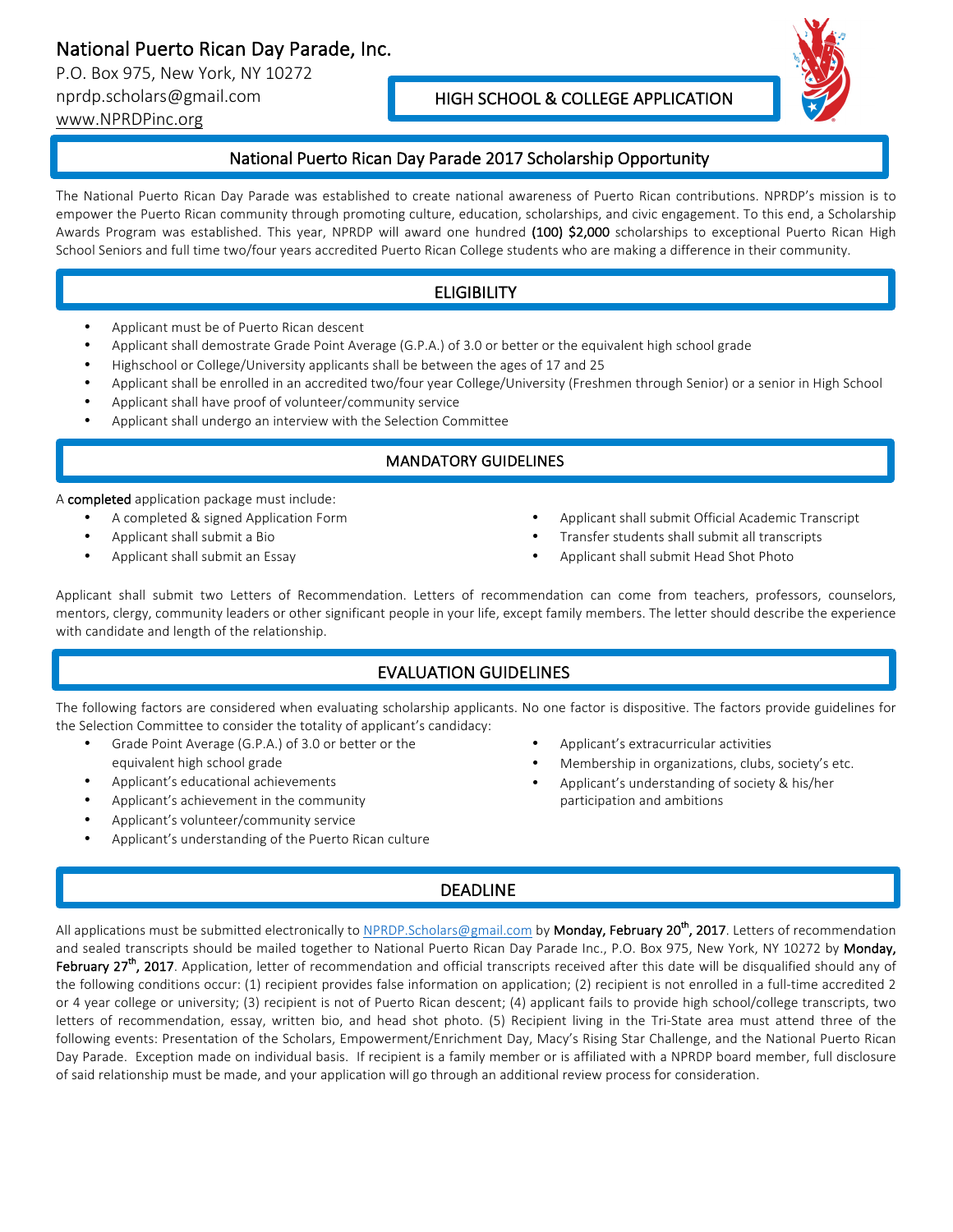# National Puerto Rican Day Parade, Inc.

P.O. Box 975, New York, NY 10272 nprdp.scholars@gmail.com www.NPRDPinc.org



| <b>CANDIDATE INFORMATION</b>     |                                           |        |             |                                                                                                |        |      |  |
|----------------------------------|-------------------------------------------|--------|-------------|------------------------------------------------------------------------------------------------|--------|------|--|
| Full Legal Name:                 |                                           |        |             |                                                                                                |        |      |  |
| Full Mailing Address:            |                                           |        |             | City:                                                                                          | State: | Zip: |  |
| Home Phone:                      |                                           |        |             | Mobile:                                                                                        |        |      |  |
|                                  |                                           | Email: |             |                                                                                                |        |      |  |
| Mother's Name:                   |                                           |        | Occupation: |                                                                                                |        |      |  |
| Father's Name:                   |                                           |        |             | Occupation:                                                                                    |        |      |  |
|                                  | High School/College/University:           |        |             |                                                                                                |        |      |  |
| Address:                         |                                           |        |             | City:                                                                                          | State: | Zip: |  |
| Telephone Number:                |                                           |        |             | Fax Number:                                                                                    |        |      |  |
|                                  | Advisor/Guidance Counselor:               |        |             |                                                                                                |        |      |  |
| G.P.A:                           | Anticipated Date of Graduation<br>Major:  |        |             |                                                                                                |        |      |  |
| Residence:                       | On-Campus ___                             |        |             | Off- Campus ___                                                                                |        |      |  |
|                                  | List any awards or scholarships received: |        |             |                                                                                                |        |      |  |
|                                  | List of community service performed:      |        |             |                                                                                                |        |      |  |
|                                  |                                           |        |             |                                                                                                |        |      |  |
|                                  |                                           |        |             | High School Applicants: Colleges/Universities you have applied and the status of application   |        |      |  |
| Name:<br>Address:<br>Start Date: |                                           |        |             | High School Applicants: College/University you will attend, address and start date, (if known) |        |      |  |
| Phone #:                         |                                           | Fax#:  |             | Email:                                                                                         |        |      |  |

For Information Only

How will you use the scholarship if awarded? Tuition \_\_\_ Room & Board \_\_\_ Computer/Tablet \_\_\_ Books \_\_\_\_ Other, please specify.